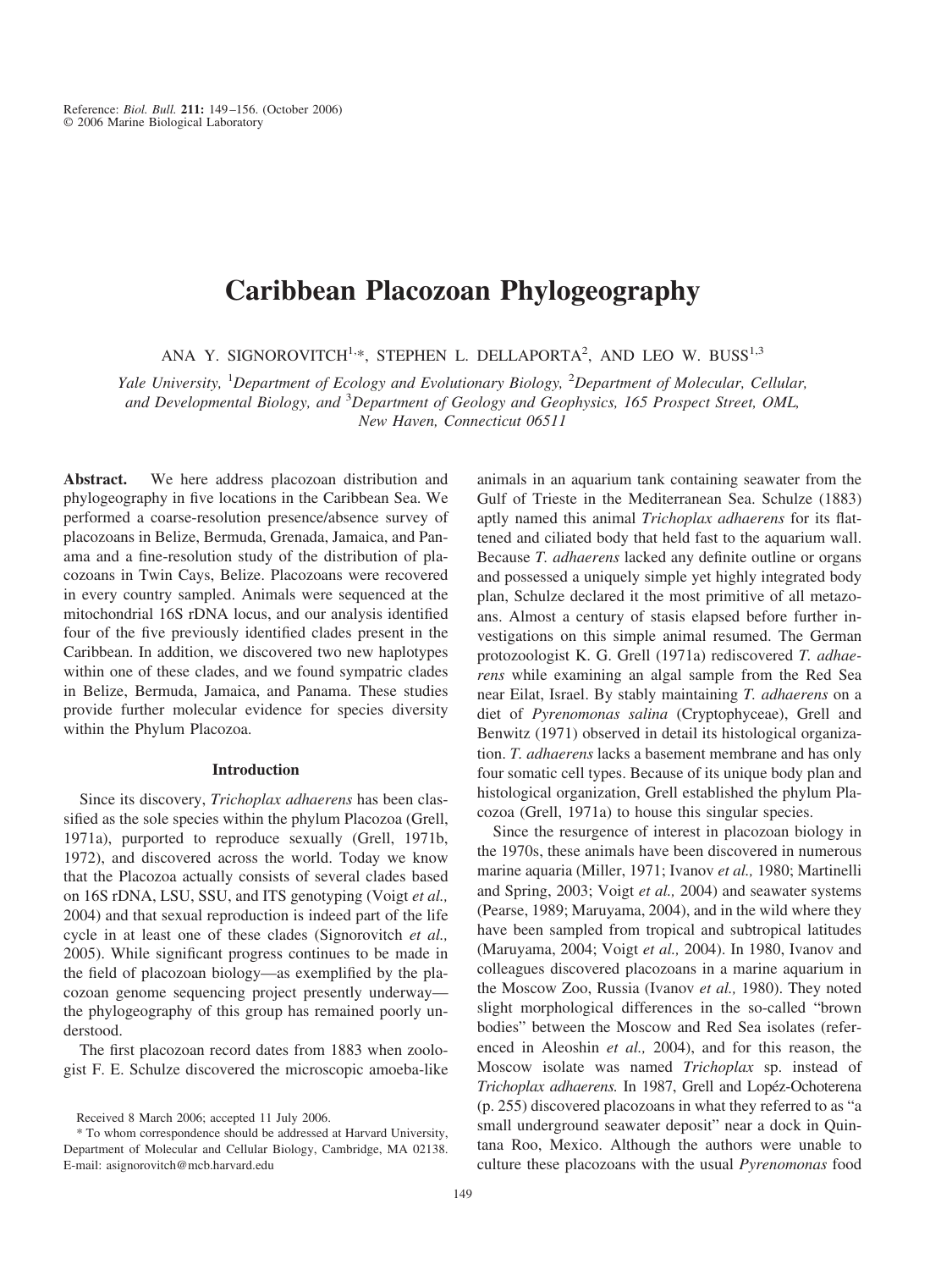source, they were successful with the green alga *Chlorella.* This dietary preference led them to hypothesize that the animals sampled in Mexico belonged to a different group of placozoans from the established Red Sea strain.

In 1989, V. B. Pearse reported on the first record of placozoans in Honolulu, Hawaii. These animals were discovered on glass microscope slides that had been submersed in running seawater tanks for 2 to 3 weeks. A thin film of bacteria, algae, or both, and an assemblage of microorganisms such as foraminiferans, sponges, hydroids, ascidians, copepods, and nematodes characterized these slides. Pearse suggested that these placozoans most likely belonged to the only described species, *T. adhaerens,* because the morphological features and the growth rate of the placozoans found in Hawaii were consistent with previous observations by Grell (1971a) and measurements reported by Ruthmann (1977).

Placozoans have also been documented at widely distributed sites in the Caribbean and throughout the tropical Pacific. The most thorough field study of placozoans to date is a survey on the north coast of Papua New Guinea (V. B. Pearse, UC Santa Cruz, pers. comm., 2005). The survey aimed specifically at understanding the distribution and abundance of placozoans in a variety of environments ranging from a laboratory seawater system, to rubble, mangroves, and reefs. Glass microscope slides used as settling plates were either attached to solid substrata or suspended in the water column for 2 to 3 weeks before retrieval and screening. Placozoans were found to be widely distributed among these sampling locations, with the exception of sandy or rubble substrates, which were devoid of placozoans. As in the Hawaiian study, placozoans were found associated with the now familiar thin film of bacteria, algal crusts and filaments, ciliates, polychaete worms, calcareous sponges, and hydroids. Like Grell and Lopez-Ochoterena (1987), Pearse also found survival and growth variability among the New Guinea isolates.

The longest field study of placozoans was based in Shirahama, Japan, from 1989 through 2000 (Maruyama, 2004). Placozoans were sampled monthly, using glass microscope slides, from sites about 1 m below the mean tidal level. Natural substrata were also sampled, such as stones, shells, and hard corals. A running seawater tank system containing hard corals was also set up in the laboratory to sample for placozoans. The 11 years of continuous sampling show that placozoans are present year-round on both the slides and substrate material at the field site and on the laboratory slides in the running seawater system. Variation in the abundance of placozoans sampled within each year was reflected in a sharp increase during the late summer and early winter.

In a seminal paper by Voigt *et al.* (2004), DNA sequences from placozoans collected around the world were compared at four loci (SSU, LSU, ITS, and 16S rDNA) to construct a phylogeny of this group. From these studies, the investigators concluded that the Placozoa is composed of at least five highly divergent clades. Thus, although the past records on the occurrence and distribution of placozoans do contribute significantly to our knowledge of the ecology of placozoans, the genetic information necessary to understand the patterns in biogeography of these clades has only just begun to surface from molecular diversity analyses.

The work described here aimed at understanding placozoan phylogeography with a focus on the Caribbean Sea. Specifically, we report on a molecular survey of partial 16S ribosomal DNA sequences from 64 samples encompassing five Caribbean nations and on a detailed analysis of placozoans found in the small mangrove island of Twin Cays, Belize, where we provide the first high-resolution phylogeographic study of the Placozoa.

# **Materials and Methods**

We undertook both a coarse-resolution study, designed to sample for the presence and diversity of placozoans in Belize, Bermuda, Grenada, Jamaica, and Panama, and a fine-resolution study, designed to sample for the presence and diversity as well as the distribution and abundance of placozoans in Twin Cays, Belize. All animals were collected using glass slides encased in modified plastic microscope slide boxes, as designed by Pearse (UC Santa Cruz, pers. comm., 2005). We cut the top and bottom panels from slide boxes (9.5 cm tall by 8.2 cm wide), leaving a narrow 1-cm border. Five glass slides (7.5 cm by 2.5 cm) were evenly spaced inside, and the box tops and bottoms were secured together by cable ties. Either cable ties or rope were used to attach the slide boxes to mangrove roots or dock piles at a depth of 40 cm or greater, and the boxes were exposed to the marine environment for 2 to 7 weeks. Each slide box was recovered, placed separately in its own disposable plastic bin while still submerged, and returned to the laboratory for immediate processing. Each slide was then placed into a large petri dish (14 cm diameter by 2 cm high) fitted with two parallel runners to prevent slides from touching the bottom of the dish. Both sides of each slide were screened for placozoans by using a Zeiss Stemi SR or Wild dissecting microscope. After all slides from a single box were screened, the petri dish was thoroughly rinsed with distilled water before the next box of slides was screened.

In our Caribbean-wide coarse sampling, we deployed groups of slide boxes largely in mangrove habitats and boat docks. The deployment sites were chosen for their proximity to marine field stations, as easy access to laboratory facilities was necessary for conducting the animal screens. Animals were collected near or at the Smithsonian Institution Marine Station at Carrie Bow Cay in Belize, the Bermuda Biological Station for Research (BBSR), St. George's University Marine Laboratory in Grenada, Discovery Bay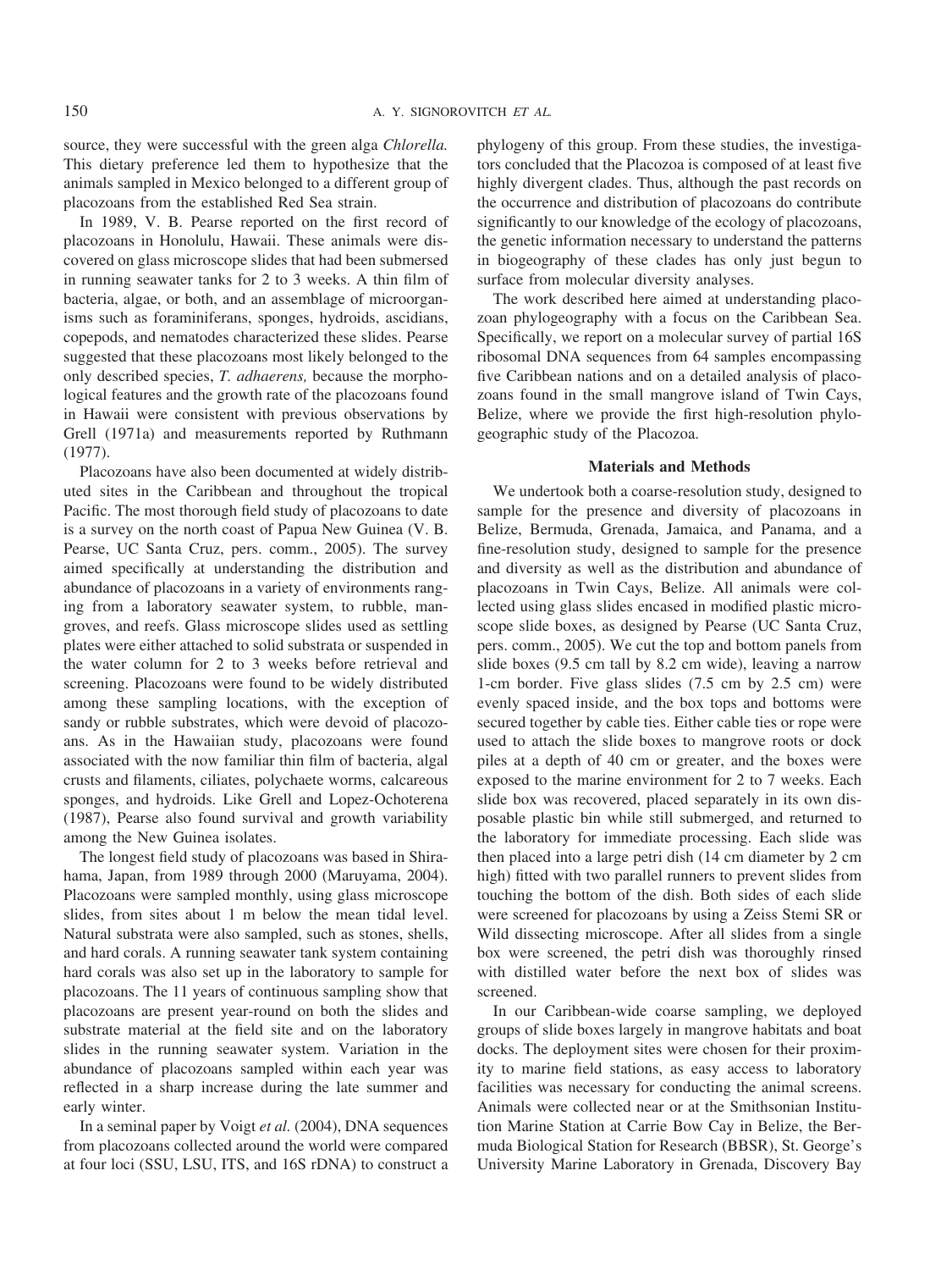Marine Laboratory in Jamaica, and the Smithsonian Tropical Research Institute (STRI) in Bocas del Toro in Panama. For details of the deployment sites, habitats, and number of boxes deployed, see Table 1.

Slides positive for placozoans were individually placed in 50-ml Falcon tubes completely filled with seawater and transported within 2 days to the laboratory at Yale University. Animals collected from Twin Cays, Belize, during the summer of 2003 were first cultured at the marine station in Carrie Bow Cay for 3 weeks, then transported as above to Yale. In the laboratory, single isolates from each slide were cultured in glass petri dishes filled with about 250 ml of filter-sterilized artificial seawater (Reef Crystals, Marineland Labs, Moorpark, CA), salinity 37 psu, supplemented with  $250 \mu l$  of Micro Algae Grow (Florida Aqua Farms, Dade City, FL) and 2 ml of a stationary phase culture of *Pyrenomonas salina.* Genomic DNA was extracted from successfully cultured isolates following published protocols (Signorovitch *et al.,* 2005).

Since our second goal was to obtain a fine-resolution phylogeographic map of Twin Cays, Belize, we systematically sampled the margins of this island over the course of two summer field seasons (August 2003 and June 2004). We chose Twin Cays because of its small size; proximity to Carrie Bow Cay, the Smithsonian Marine Station in Belize; and prior knowledge that placozoans occur in this region. We sampled at intervals of at least 10 m for a total of 150 slide boxes. Although no particular habitat in Twin Cays was purposely selected for sampling, mangrove trees line most of the island, and therefore, most of our sampling sites reflected the fauna and flora associated with a mangrove ecosystem. One exception was a sandy beach habitat in the northwest part of the island.

For each single animal isolate, a region of the mitochondrial 16S ribosomal DNA (16S rDNA) was amplified by polymerase chain reaction, using the forward 5'-CGAGAA-GACCCCATTGAGCTTTACTA-3' and reverse 5'-TACG-CTGTTATCCCCATGGTAACTTT-3' primer pair under the following PCR conditions: 95 °C denaturation for 2 min; 5 cycles: 95 °C for 30 s, 63 °C for 30 s, and 72 °C for 1 min; 5 cycles: 95 °C for 30 s, 62 °C for 30 s, and 72 °C for 1 min; 20 cycles: 95 °C for 30 s, 61 °C for 30 s, and 72 °C for 1 min; 72 °C final extension for 10 min. The amplification products were purified using QIAquick (Qiagen) and sequenced in both directions with PCR primers by either dGTP BigDye or TaqFS dye terminator cycle sequencing reactions using ABI PRISM 3730 DNA sequencers (Applied Biosystems, Inc.) at the W. M. Keck Biotechnology Center at Yale University. ABI chromatogram files and DNA sequences were analyzed by the LaserGene software package, Ver. 6 (DNASTAR, Inc.) and aligned by CLUST-ALW (Chenna *et al.,* 2003) with adjustments performed manually. DNA sequences were deposited in the GenBank database, searchable by strain name or accession numbers:

DQ389756–DQ389767 and DQ389769–DQ389885. Placozoan samples were also deposited in the Yale University Peabody Museum and are identified by strain name under accession number 10653. Maximum parsimony (MP) phylogenetic reconstruction was performed only on unique haplotypes in addition to those available from GenBank (accession numbers: AY652522–AY652529 and AY603696) using the heuristic search option in PAUP\* 4.0b10 (Swofford, 1998) with default values. Bootstrap values for the MP tree were obtained by running 10,000 bootstrap replicates under the full heuristic search method. Bayesian likelihood inference was carried out using the  $K80+G$  model of evolution obtained from Modeltest, ver. 3.7 (Posada and Crandall, 1998). Bayesian posterior probabilities were obtained from the software MrBayes, ver. 3.1.2 (Huelsenbeck and Ronquist, 2001; Ronquist and Huelsenbeck, 2003) using Nchains  $= 4$ , temp  $= 0.5$ , and running 1,000,000 Markov Chain Monte Carlo generations, sampling at every 100 generations with a burn in of 25% (potential scale reduction factor  $\approx 1.0$  for all parameters).

Heretofore, the nomenclature used to describe known placozoan haplotypes was that introduced by Voigt *et al.* (2004). We here build upon this naming convention by introducing two additional terms. First, we classified the haplotypes identified by Voigt *et al.* (2004) into five monophyletic clades: Clade I contains haplotypes H1 and H2; Clade II contains haplotype H3; Clade III is composed of haplotypes H6, H7, and H8; Clade IV contains haplotype H5; and finally, Clade V is represented by haplotype H4. For any new haplotype discovered in this study, we identified its closest known haplotype by sequence homology and named it in a fashion consistent with the already established haplotype nomenclature. For example, a new haplotype highly similar to H4 would be named H4-2 and classified as a member of Clade V. The second term we introduce here is a nomenclature for the individual strains used in this study. All individuals were given a name that begins with their two-letter country code of origin, followed by a laboratory strain identifier. For instance, individuals BZ10101, JM511, and GD711e originate from Belize, Jamaica, and Grenada, respectively.

#### **Results**

The results of our sampling efforts are summarized in Table 1. Placozoans were found in all five countries and in the majority of habitat types sampled, but not at every deployment site. Mangrove habitats consistently yielded placozoans regardless of whether the roots possessed a rich epifauna. For example, placozoans were collected from mangrove roots in Mangrove Bay and Walsingham Bay, Bermuda, where the roots were covered with epiphytes but had few epifauna. Placozoans were even found in the least pristine habitats sampled, including the muddy Mangrove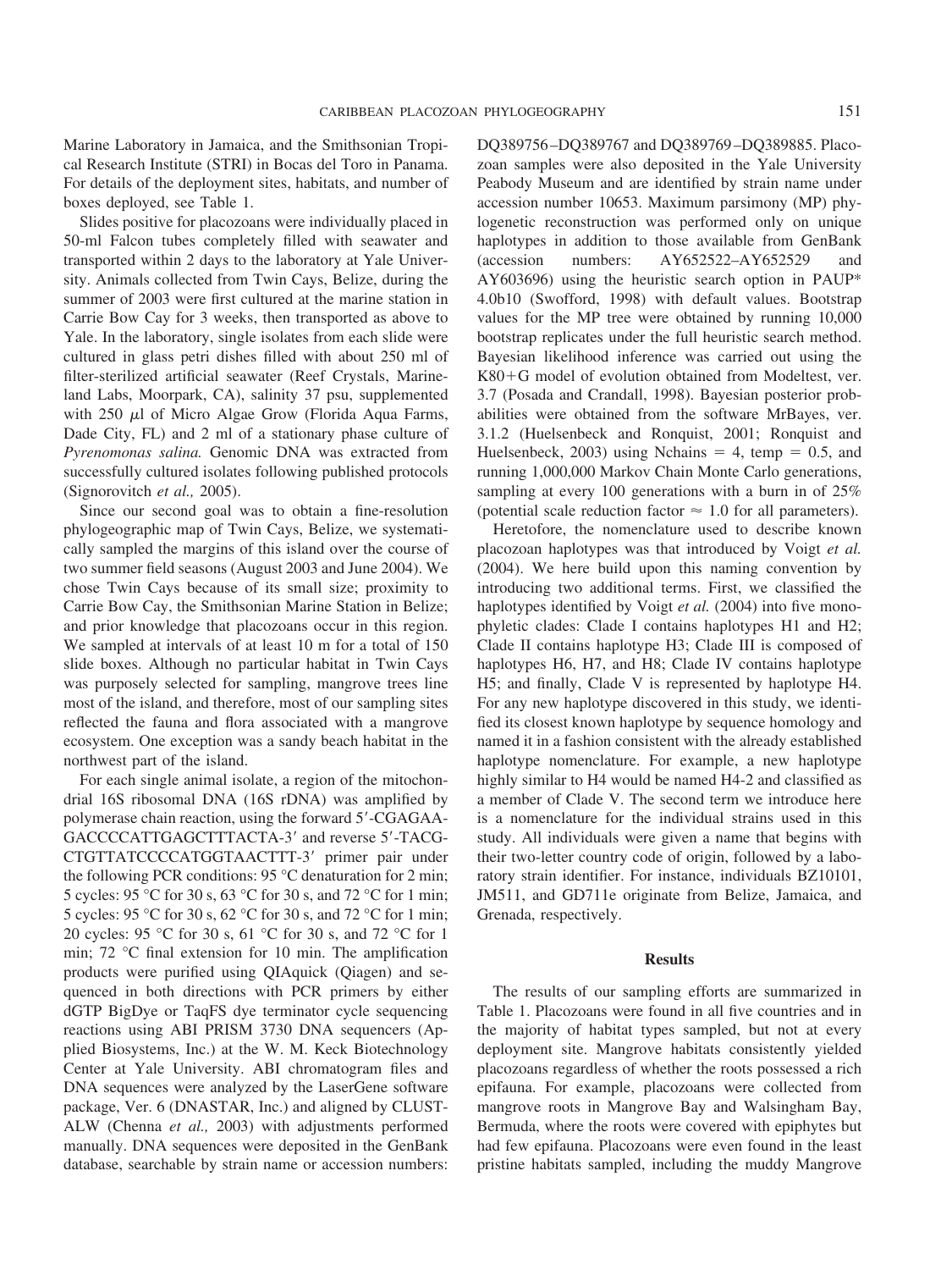# 152 A. Y. SIGNOROVITCH *ET AL.*

## **Table 1**

# *Summary of sampling locations and haplotypes discovered*

|                                             |                                                |                                     |                                |                     | No. boxes                      |                                      |                                                                                                                                                                                         |
|---------------------------------------------|------------------------------------------------|-------------------------------------|--------------------------------|---------------------|--------------------------------|--------------------------------------|-----------------------------------------------------------------------------------------------------------------------------------------------------------------------------------------|
| Country Deployment site                     | Habitat type                                   | Deployment<br>date<br>(month, year) | Exposure<br>time<br>(weeks)    | deployed            | positive                       | No. clones<br>genotyped              | Clade: haplotype (individual strain names)                                                                                                                                              |
|                                             |                                                |                                     |                                |                     |                                |                                      |                                                                                                                                                                                         |
| Belize                                      |                                                |                                     |                                |                     |                                |                                      |                                                                                                                                                                                         |
| Carrie Bow Cay<br>Carrie Bow Cay            | boat dock<br>seawater system<br>tank           | 08/2002<br>08/2002                  | $\overline{c}$<br>$\mathbf{2}$ | 12<br>1             | 8<br>$\mathbf{0}$              | $\boldsymbol{0}$<br>$\boldsymbol{0}$ |                                                                                                                                                                                         |
| Culew Cay                                   | reef                                           | 08/2002                             | $\boldsymbol{2}$               | $\boldsymbol{2}$    | $\mathbf{2}$                   | $\boldsymbol{0}$                     |                                                                                                                                                                                         |
| Twin Cays                                   | mangrove roots                                 | 08/2002                             | $\overline{2}$                 | $\mathbf{Q}$        | $\overline{4}$                 | $\tau$                               | I: H <sub>2</sub> (BZ514, BZ516, BZ534, BZ611, BZ613)<br>III: H8 (BZ10101)<br>V: H4 (BZ931)                                                                                             |
| Twin Cays                                   | mangrove roots                                 | 08/2003                             | 3                              | 71                  | 29                             | 12                                   | II: $H3$ (BZ12)<br>III: H <sub>6</sub> (BZ227)<br>III: H7 (BZ45, BZ312, BZ651, BZ672)<br>III: H8 (BZ264, BZ384, BZ46, BZ413)<br>V: H4 (BZ42, BZ49)                                      |
| Twin Cays                                   | sandy beach                                    | 06/2004                             | 3                              | 5                   | $\mathbf{0}$                   | $\boldsymbol{0}$                     |                                                                                                                                                                                         |
| Twin Cays                                   | mangrove roots                                 | 06/2004                             | 3                              | 74                  | 35                             | 20                                   | II: H3 (BZ2423, BZC12, BZD10, BZD12)<br>III: $H6$ (BZD5, BZD11)<br>III: H7 (BZB8, BZE12, BZF2, BZF4)<br>III: H8 (BZC2, BZC6, BZE8, BZF1)<br>V: H4 (BZB11, BZD3, BZD8, BZE9, BZF3, BZF5) |
| Bermuda                                     |                                                | 08/2005                             | 3                              |                     |                                |                                      |                                                                                                                                                                                         |
| Coot Pond                                   | shallow open pond<br>lined with<br>Zostera     |                                     |                                | 5                   | 5                              | $\overline{4}$                       | V: H4-2 (BMCP24, BMCP41, BMCP51)                                                                                                                                                        |
|                                             |                                                |                                     |                                |                     |                                |                                      | V: H4-3 (BMCP34)                                                                                                                                                                        |
| Private dock in St. David's<br>Mangrove Bay | boat dock<br>mangrove roots                    |                                     |                                | $\overline{c}$<br>5 | 1<br>$\overline{4}$            | $\mathbf{1}$<br>3                    | $V: H4-3$ (BMJP11)<br>$V: H4$ (BMMB11)<br>V: H4-2 (BMMB42)<br>V: H4-3 (BMMB33)                                                                                                          |
| <b>BBSR</b> Concrete Beach                  | concrete boat ramp                             |                                     |                                | $\overline{c}$      | $\mathbf{1}$                   | $\boldsymbol{0}$                     |                                                                                                                                                                                         |
| Mangrove Lake<br>Walsingham Pond            | murky enclosed<br>tidal pond<br>enclosed tidal |                                     |                                | 5<br>5              | $\mathbf{1}$<br>$\overline{4}$ | $\boldsymbol{0}$<br>$\overline{4}$   | V: H4-2 (BMWP53)                                                                                                                                                                        |
|                                             | pond                                           |                                     |                                |                     |                                |                                      | V: H4-3 (BMWP12, BMWP22, BMWP45)                                                                                                                                                        |
| Walsingham Bay                              | mangrove roots                                 |                                     |                                | 5                   | $\overline{4}$                 | 3                                    | I: $H2$ (BMWB11)<br>V: H4-2 (BMWB33)<br>V: H4-3 (BMWB22)                                                                                                                                |
|                                             | boat dock                                      |                                     |                                | 2                   | $\mathbf{0}$                   | $\boldsymbol{0}$                     |                                                                                                                                                                                         |
| Grenada                                     |                                                | 03/2003                             | $\overline{4}$                 |                     |                                |                                      |                                                                                                                                                                                         |
| Grand Anse                                  | buoys in channel<br>of sandy beach             |                                     |                                | 4                   | $\mathfrak{2}$                 | $\boldsymbol{0}$                     |                                                                                                                                                                                         |
| Grand Mal                                   | fish and boat dock                             |                                     |                                | 4                   | 4                              | $\mathbf{1}$                         | III: H6 (GD711g)                                                                                                                                                                        |
| Westerhall Point                            | mangrove roots                                 |                                     |                                | 3                   | $\mathbf{1}$                   | $\boldsymbol{0}$                     |                                                                                                                                                                                         |
| Ft. Jeudy                                   | mangrove roots                                 |                                     |                                | 3                   | $\boldsymbol{0}$               | $\boldsymbol{0}$                     |                                                                                                                                                                                         |
| Hog Island                                  | mangrove roots                                 |                                     |                                | 3                   | 3                              | $\mathbf{1}$                         | III: H6 (GD1721e)                                                                                                                                                                       |
| Jamaica                                     |                                                | 02/2003                             | 3                              |                     |                                |                                      |                                                                                                                                                                                         |
| Discovery Bay Mar. Lab.                     | mangrove roots                                 |                                     |                                |                     | $\frac{2}{1}$                  | $\boldsymbol{0}$                     |                                                                                                                                                                                         |
|                                             | buoy over sandy<br>bottom                      |                                     |                                | $\frac{2}{2}$       |                                | $\boldsymbol{0}$                     |                                                                                                                                                                                         |
|                                             | fish dock                                      |                                     |                                | $\mathbf{2}$        | $\overline{c}$                 | 3                                    | I: $H1$ (JM511)<br>III: H8 (JM532, JM545)                                                                                                                                               |
|                                             | back reef                                      |                                     |                                | $\overline{c}$      | $\boldsymbol{0}$               | $\boldsymbol{0}$                     |                                                                                                                                                                                         |
|                                             | Thallasia bed                                  |                                     |                                | $\mathbf{2}$        | $\mathbf{1}$                   | $\boldsymbol{0}$                     |                                                                                                                                                                                         |
| Panama                                      |                                                | 06/2002                             | $\tau$                         |                     |                                |                                      |                                                                                                                                                                                         |
| STRI, Bocas del Toro                        | mangrove roots                                 |                                     |                                | $\mathbf{2}$        | $\mathbf{1}$                   | 5                                    | I: H2 (PNa1, PNb4, PNb5, PNb6)<br>III: $H8$ (PNa2)                                                                                                                                      |
|                                             | Thallassia bed                                 |                                     |                                | $\overline{c}$      | $\boldsymbol{0}$               | $\boldsymbol{0}$                     |                                                                                                                                                                                         |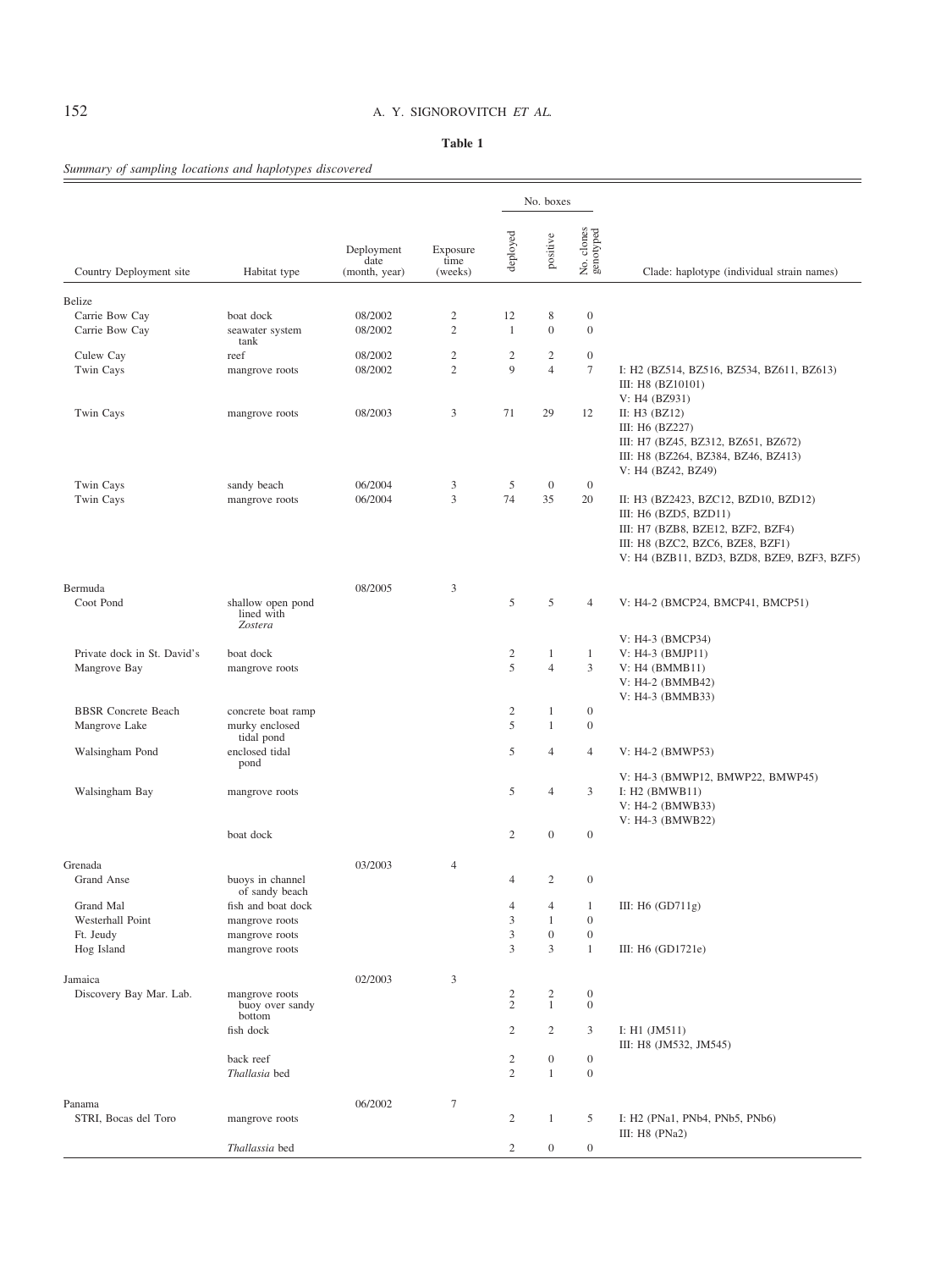Lake, also in Bermuda, which emitted foul odors reminiscent of sewage, and a "fish dock" at Grand Mal, Grenada, where the water was polluted with a layer of oil. Placozoans were not found near the sandy beach habitat in Twin Cays, but one sample was obtained from a buoy near the extensive sandy beach of Grand Anse, Grenada, and another from a buoy over sandy bottom in Jamaica.

Slides at the time of sampling typically displayed an early successional marine community comprising a biofilm of bacteria and algae, as well as a rich assembly of epifauna, including juvenile sponges, foraminiferans, tubeworms, hydrozoans, copepods, snails, bryozoans, and ascidians. Placozoans were often observed crawling over the biofilm and on hydrozoan stolons. Their colors varied from almost colorless to bright pink, depending on the substrate composition and color. Placozoans varied in size from less than 0.5 mm to as large as 3 mm in diameter, and most were found in an actively feeding state, as indicated by their flattened, stationary configuration. Slides on which placozoans were found typically harbored several individuals.

The results of our fine-scale sampling in Twin Cays, Belize, are mapped in Figure 1: colors indicate whether placozoans were absent or present at each site. Placozoans were distributed throughout this mangrove island, with the exception of the sandy beach habitat in the northwest region. Of the 159 slide boxes deployed around the perimeter of Twin Cays during the years 2002 through 2004, 68 were positive for placozoans. Most mangrove roots to which slide boxes were attached contained a variety of sponges, colonial ascidians, anemones, and filamentous algae. Turbidity in the water was low, and light intensity varied from high to low throughout the day. Slides displayed an assemblage of organisms similar to that seen in the coarse-resolution study, with the addition of the benthic ctenophore *Vallicula multiformis,* which was abundant on many of the recovered slides.

Using the combined coarse- and fine-resolution 16S rDNA data from this study and the 16S rDNA sequences, available from GenBank, of Voigt *et al.* (2004) (AY652522–AY652529, corresponding to haplotypes H1–H8, respectively) and Aleoshin *et al.* (2004) (AY603696), we constructed a partial 16S rDNA phylogeny of the Placozoa (Fig. 2). We were unable to sequence one region within this locus in part of our samples because of a guanine/cytoseine-rich hairpin secondary structure; therefore, the data have been partitioned into separate 5' and 3' regions. We used 73 DNA samples with an average concatenated length of 358 nt and a range from 292 to 406 nt. Due to large insertions or deletions (indels), the aligned data set spanned 480 nt. Removing indel sites reduced the data to 241 nt. Both parsimony (MP) and likelihood (Bayesian inference) methods returned the same tree topology for the wellsupported nodes. On the basis of sequence divergence, the



**Figure 1.** Map of Twin Cays, Belize. Dots on the map represent the sampling sites. Grey dots indicate sites from which placozoans were not detected. Pink dots represent sites from which placozoans were detected but not genotyped. The remaining colored dots represent sites positive for placozoans from which individual strains were genotyped. The habitat type at the five sampling sites in the northwestern-most part of the map is sandy beach; all other sampling sites are mangrove roots. (Map modified from a figure prepared by Molly K. Ryan for the Caribbean Coral Reef Ecosystems Program; used with permission.)

bootstrap percentages and Bayesian posterior probabilities, five clades emerged from the combined 73 samples, hereafter referred to as Clade I for haplotypes H1 and H2; Clade II for haplotype H3; Clade III for haplotypes H6, H7, and H8; Clade IV for haplotype H5; and Clade V for haplotypes H4, H4-2, and H4-3 (Fig. 2). Our coarse-and fine-resolution studies revealed seven of the eight haplotypes already described by Voigt *et al.* (2004), and in addition, two new haplotypes, H4-2 and H4-3, were discovered in Bermuda. Haplotype H4-2 differed from the H4 haplotype discovered by Voigt *et al.* (2004) by only two nucleotide substitutions, while haplotype H4-3 differed from H4 by four nucleotide substitutions. The last column of Table 1 lists the haplotypes detected during this study. In Bermuda ( $n = 15$ ), 14 samples were found to belong to Clade V, while only one belonged to Clade I. Jamaican samples  $(n = 3)$  separated into Clades I and III. Grenadian samples  $(n = 2)$  belonged to Clade III,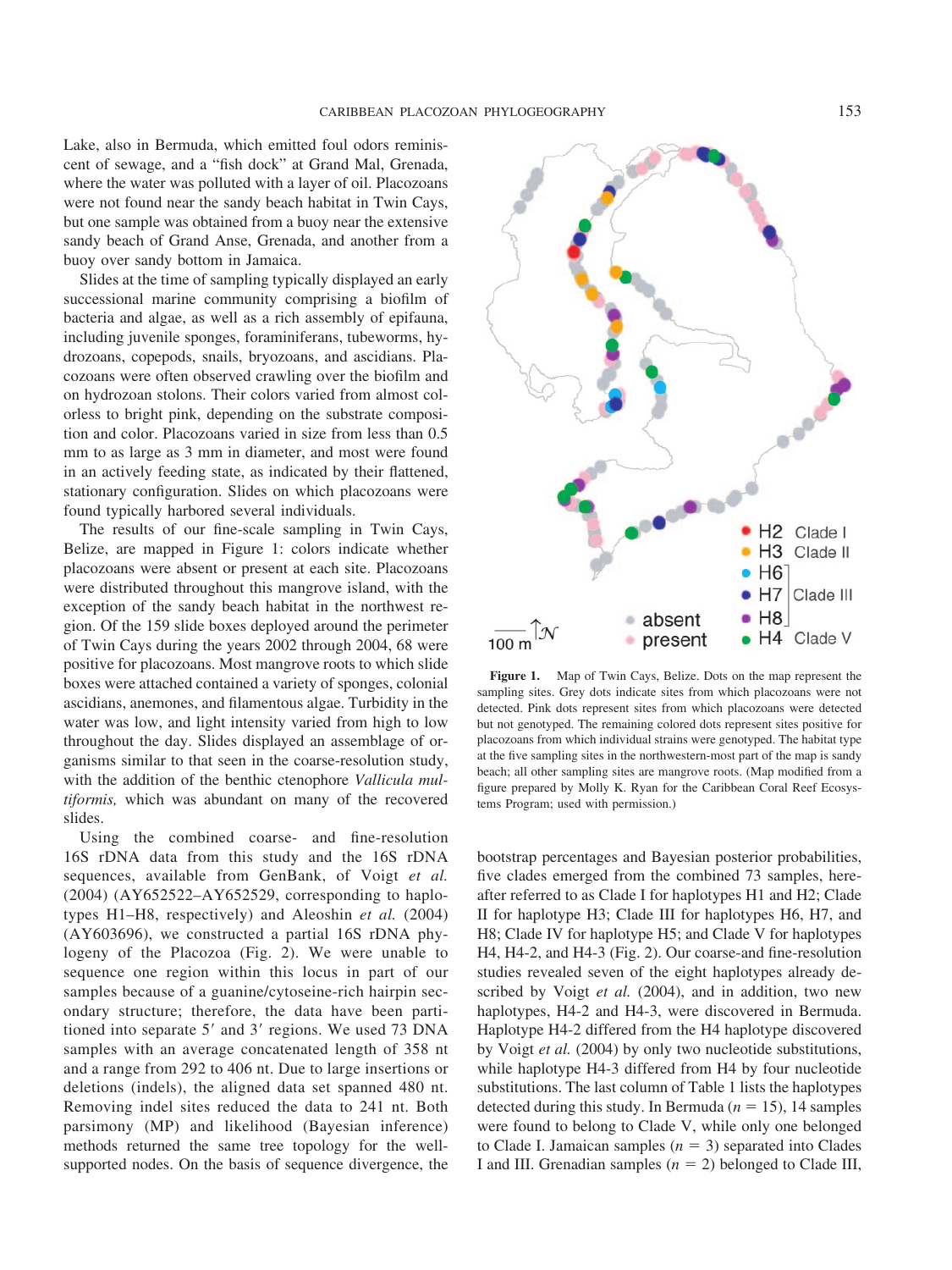

**Figure 2.** 16S rDNA phylogeny of combined placozoan samples from this study and sequences available in GenBank (represented by H1, H2, H3, H4, H5, H6, H7, H8, and AY603896). Haplotypes are represented in boldface type. Haplotypes H4-2 and H4-3 were newly discovered in this study. Individual strains sequenced in this study are italicized and labeled by their two-letter country code of origin (BM  $=$  Bermuda, BZ  $=$  Belize,  $GD =$  Grenada, JM = Jamaica,  $PN =$  Panama), followed by laboratory strain identifiers. Localities (countries and seas) sampled by Voigt *et al.* (2004) and Aleoshin *et al.* (2004) are explicitly listed next to haplotypes in bold. (C) = Caribbean Ocean, (P) = Pacific Ocean. Numbers at each internal node represent % bootstrap under maximum parsimony and Bayesian posterior probabilities, respectively (only values above 70% and 0.70 are shown).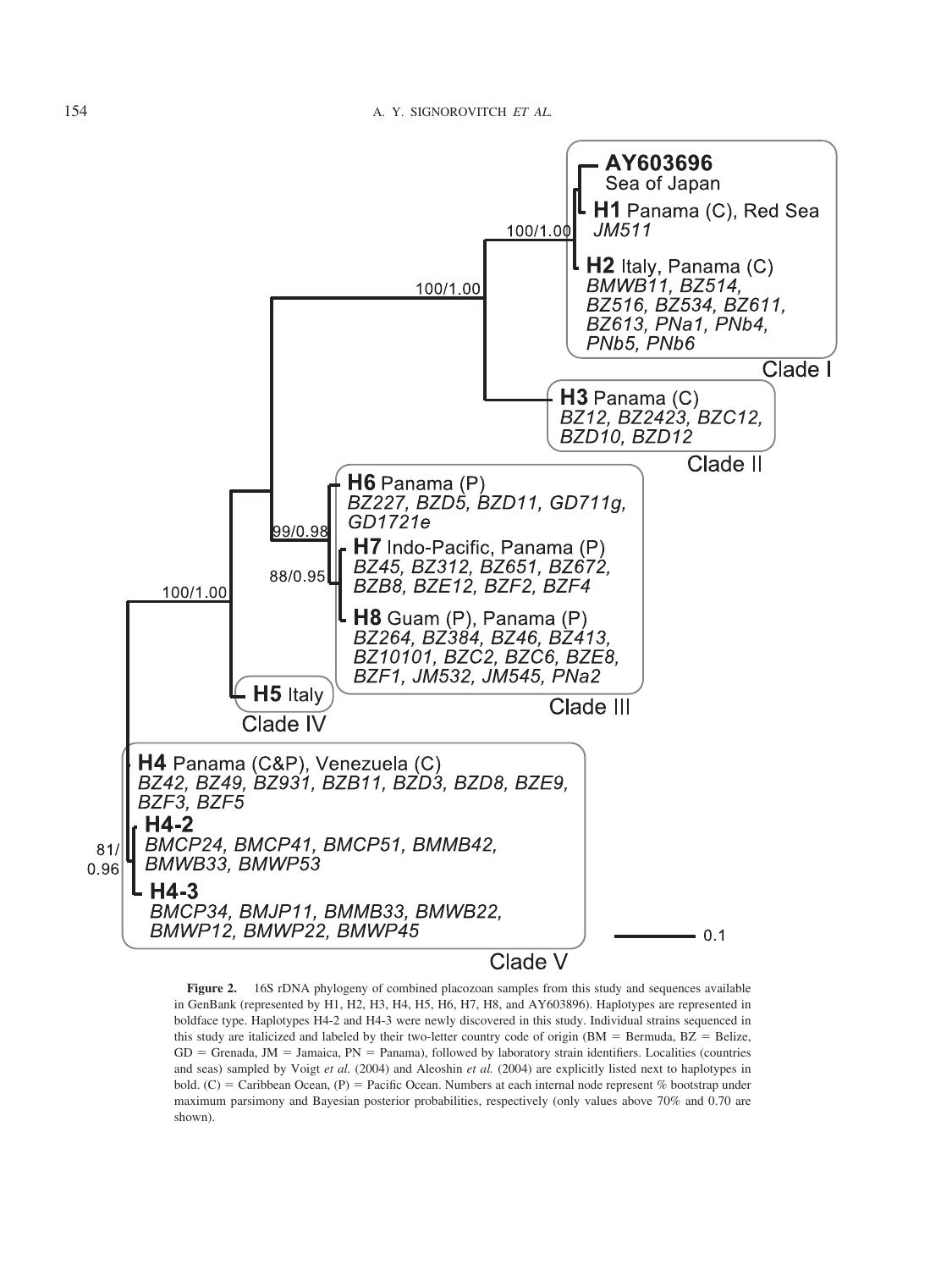and Panamanian samples  $(n = 5)$  fell into Clades I and III. In Twin Cays  $(n = 39)$  we uncovered six haplotypes that fall into Clades I–III and V. Figure 1 shows this haplotype distribution among the sampled sites in Twin Cays. The haplotype groupings (H2), (H3), (H6, H7, H8), (H4) correspond to Clades I–II and V, respectively. The three most abundant haplotypes were H7, H8, and H4, and the most diversity was observed in the main channel region that separates the two land masses composing the island.

Because only a subset of sampled animals were successfully established in laboratory culture during the 2003 Twin Cays field season (41%, see Table 1) and because sequence data were generated only for those cultured isolates, it is possible that the molecular data might be biased by differential viability of different clades. To address this possible survival bias in our 2003 data, in 2004 we used a Clone-Saver FTA card (Whatman) to sample 19 placozoan individuals immediately upon their retrieval from the field, thus avoiding an intervening step of laboratory culture (for protocol, see Signorovitch *et al.,* 2005). Sequencing of these 19 DNA samples yielded only representatives of the known clades.

#### **Discussion**

The finding by Voigt *et al.* (2004) that the Placozoa is not a monotypic phylum raises a number of immediate questions that our study was designed to address. For instance, will extensive sampling result in the discovery of additional placozoan clades? Do the known clades display obvious geographic limits or habitat preferences? And finally, are these clades sympatric on an ecologically relevant spatial scale?

Our coarse-scale Caribbean-wide sampling revealed four of the five clades of placozoans previously identified (Voigt *et al.,* 2004). Clades I, III, and V all were widely distributed within the Caribbean basin. Voigt *et al.* had found Clade I to contain animals from the Red Sea, Italy (Mediterranean), and Panama (Caribbean side), and Aleoshin *et al.* (2004) identified a sample from the Sea of Japan (Fig. 2). Our study confirmed the presence of Panamanian animals in this clade and further added Belizean, Bermudian, and Jamaican representatives to it. We have also added Belizean animals to Clade II, which previously contained only a single Caribbean sample from Panama. Members of Clade III were previously identified only from the Pacific in Panama, the Indo-Pacific, and Guam (Voigt *et al.,* 2004), but we found that this clade displayed the most geographic diversity among the four clades. Indeed, Clade III contained animals from all but one of our sampling locations in the Caribbean and was widely distributed throughout Twin Cays, Belize. Finally, Clade V was represented by Panamanian (both Caribbean and Pacific sides) and Venezuelan samples (Voigt *et al.,* 2004), and our study has now added Belizean and Bermudian placozoans to this group. Because of difficulties in establishing animals in laboratory culture, our sampling efforts in different locales were highly uneven, preventing us from assessing geographic population structure across islands. Nevertheless, the fact that our Caribbeanfocused study found identical haplotypes (H2, H3, H4, H6, H7, and H8) to those discovered in the worldwide sampling of Voigt *et al.* (2004) adds further support to the idea that placozoans, like other microbial eukaryotes (Finlay, 2002), are geographically unrestricted because of their small body size, pelagic stage in their life cycle, and large population size.

In the course of these studies, samplings were concentrated around docks, mangrove roots, and to a lesser extent, patch reefs. These habitat types were similar to those previously sampled (Voigt *et al.,* 2004). Inspection of Table 1 reveals no clear restriction of placozoans to any one of these habitats, with the exception of the sandy beach. The absence of placozoans in the sandy beach habitat of Twin Cays agrees with Pearse's observations in Papua New Guinea. The glass slides recovered from the sandy beach habitat in Twin Cays were very clean—almost devoid of any epifauna or flora. Because placozoans are often found on glass slides covered with a noticeable film of bacteria and algae as well a rich assemblage of other microorganisms, it is possible that such a diversity of organisms is necessary for their recruitment. The fact that we found several known haplotypes throughout the Caribbean and discovered only two new haplotypes that fall within an already reported clade suggests that most of the placozoan diversity in these habitats is adequately characterized in this region. It bears emphasis, however, that the epifauna of pilings and mangroves is only a tiny fraction of the possible habitats for placozoans, and further discoveries of placozoan diversity might take place in other habitats or in other parts of the world.

The lack of any obvious clade-specific habitat preference in our coarse-scale analysis is consistent with the results of our fine-scale study in the mangrove community of Twin Cays (Fig. 1). All four clades were isolated from this 92 hectare island. Members of Clades III and V were widespread throughout the island, whereas members of Clades I and II were found only within the Main Channel region dividing the two landmasses composing the island (Fig. 1). Clades III and V were the most abundant and widely distributed clades, while Clade I was especially rare. These results clearly indicate that the four clades occur in sympatry in Twin Cays on an ecologically relevant spatial scale. Furthermore, sympatry is likely to be a widespread phenomenon, as indicated by observations of multiple clades in Panama and Italy (Voigt *et al.,* 2004) and the fact that even a single slide from our Panamanian collection yielded representatives of two different clades (Table 1). The sympatry